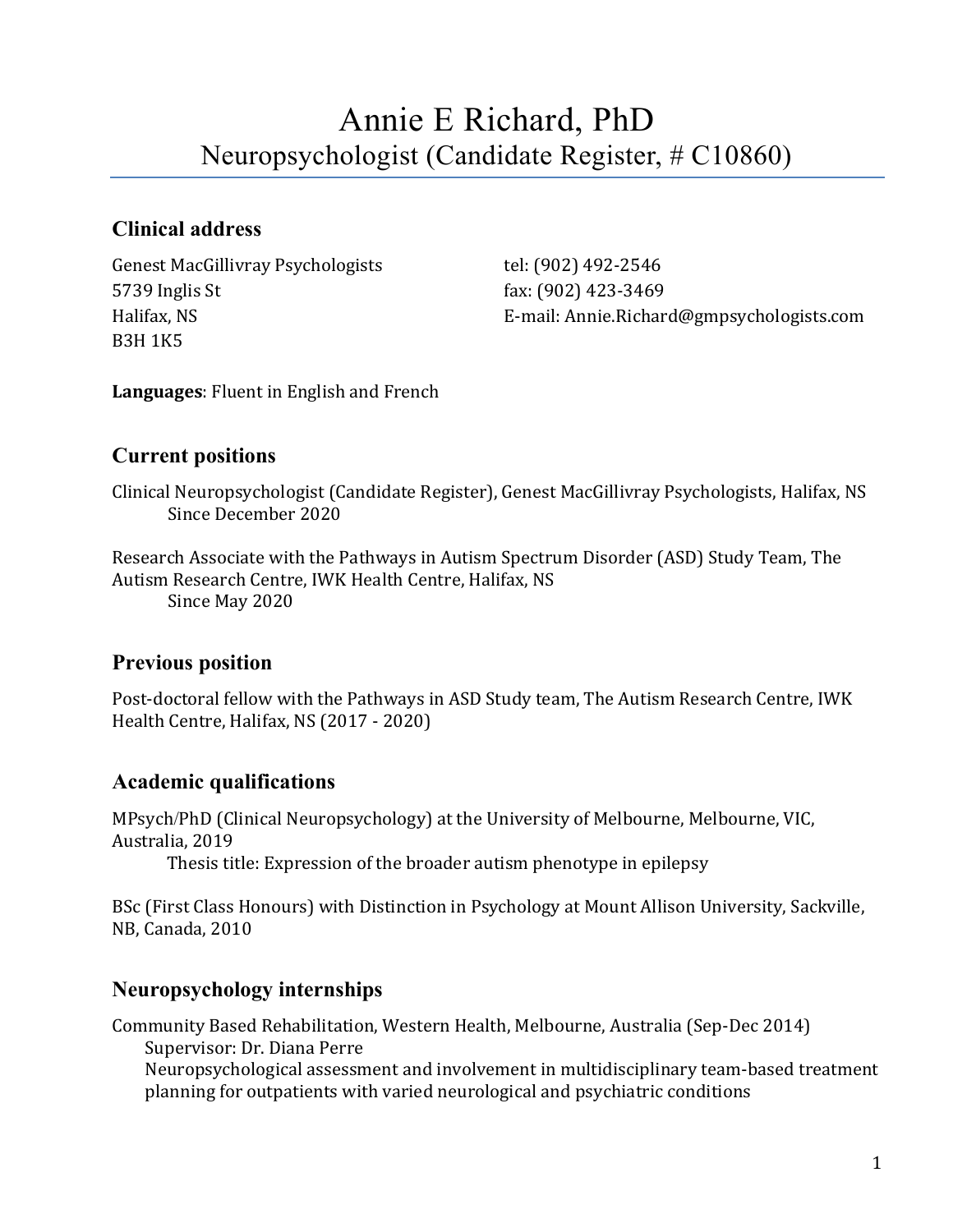Subacute and Aged Care Services, Western Health, Melbourne, Australia (Jul-Sep, 2014) Supervisor: Dr. Diana Perre Neuropsychological assessment of geriatric inpatients in subacute care

Psychology Service, The Royal Children's Hospital, Melbourne, Australia (Jun-Jul, 2014) Supervisor: Ms. Jacquie Wrennall Neuropsychological assessment of pre-surgical children with epilepsy

Neuroscience Department, The Alfred Hospital, Melbourne, Australia (Sep-Dec, 2013) Supervisor: Dr. Rubina Alpitsis Neuropsychological assessment of inpatients and outpatients with varied neurological and medical conditions

Cognitive, Dementia and Memory Service, Bundoora Extended Care Clinic, Melbourne, Australia (Jan-Apr, 2013)

Supervisor: Ms. Margaret Philips

Neuropsychological assessment of outpatients with concerns of cognitive decline

# **Supervision and mentorship experience**

Primary supervisor of a medical school graduate and a medical student contributing to an ongoing Pathways in ASD project, 2019 - present

Primary supervisor of undergraduate-level students contributing to an ongoing systematic review, 2017-present

Co-supervisor of Honours in Psychology student Joanne McMahon, The University of Melbourne, 2015

Thesis title: The broader autism phenotype and social cognition in temporal lobe epilepsy

#### **Graduate teaching and research assistant positions**

Tutor for the Neuropsychological Tests Workshop of the MPsych (Clinical & Clinical Neuropsychology), The University of Melbourne (2013, 2014, 2015)

Tutor for the Neuroscience Block of the Doctor of Medicine, The University of Melbourne (July-August 2015)

# **Committee involvement**

Research trainee representative on the Kids Brain Health Network 2020 conference program committee (May – Nov 2020)

Kids Brain Health Network Trainee Advisory Committee member (2018 - present)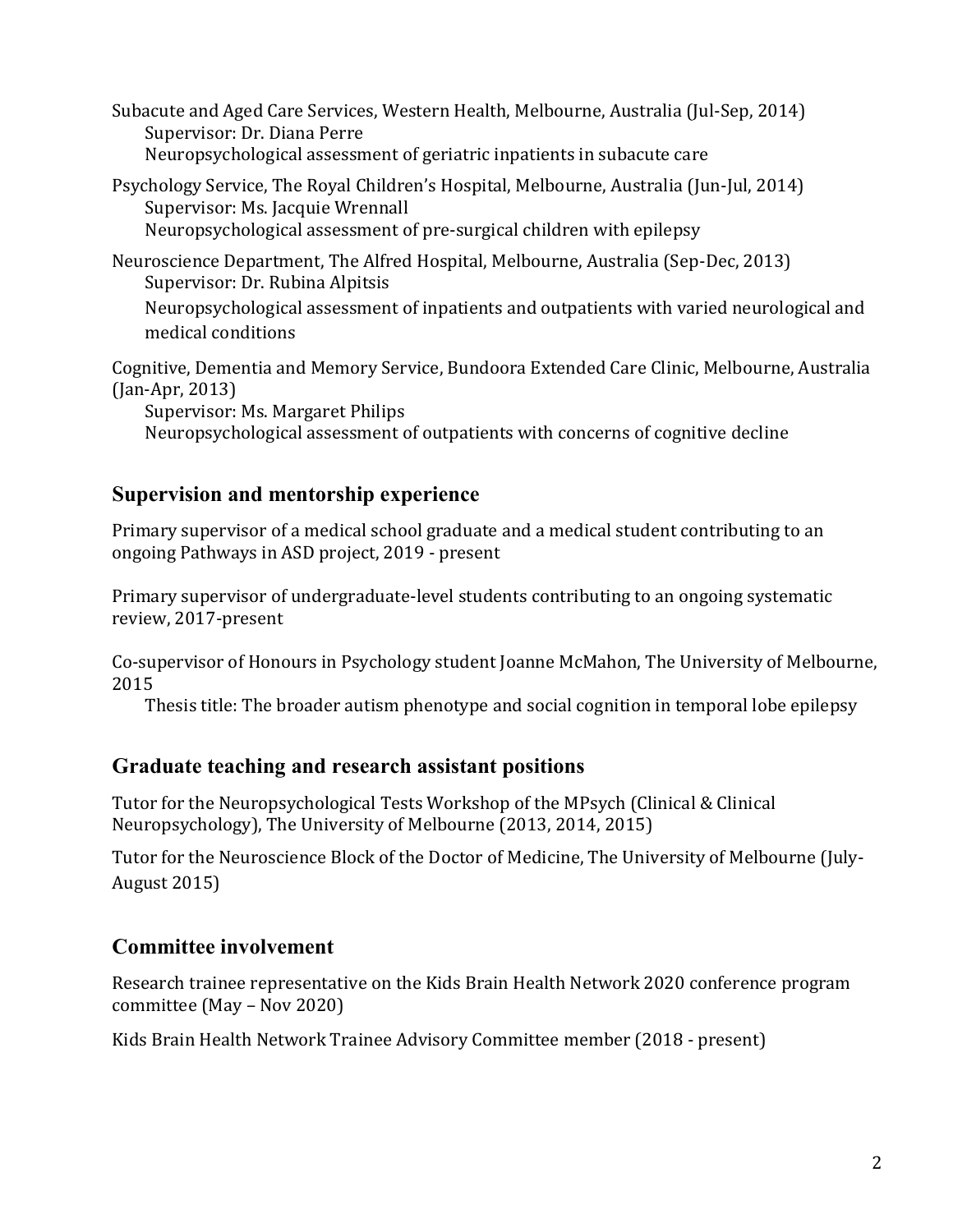## **Volunteer work**

Epilepsy Association of the Maritimes (2019 - present)

*I help to run support groups for individuals with epilepsy and parents of children with epilepsy. I help to translate documents from English to French.*

Jewish Care Victoria, Melbourne (May-June 2009; August 2010-March 2013) *Duties included paying regular visits to residents with neurological and psychiatric conditions.*

## **Honours, Awards and Scholarships**

Post-doctoral Fellowship from The Pathways in ASD Study Team, 2017-2020

- Kids Brain Health Network Presenter Scholarship, 2019 *\$1000 to help defray costs for attending the Kids Brain Health Network Annual Conference*
- Kids Brain Health Network Spring Conference Travel Scholarship, 2018 & 2019 *\$500 to assist my attendance at the INSAR 2018 and INSAR 2019 Annual Meetings*
- Student/Trainee Award 2018 from INSAR *\$500 to assist my attendance at the INSAR 2018 Annual Meeting*
- Rebecca Goldberg Kaufman Honor, The American Epilepsy Society, 2017 *This honor recognizes the highest-ranking abstract in the comorbidities topic category that advances a better understanding of the psychiatric aspects of epilepsy care and treatment.*
- The Epilepsy Society of Australia Travel Scholarship, 2015 *\$2,500 to assist my attendance and presentation at the 31st International Epilepsy Conference*
- International Postgraduate Research Scholarship, 2013-2014

Australian Postgraduate Award (International), 2013-2014

- CPA (Canadian Psychological Association) Certificate of Academic Excellence, 2010 *Awarded to a graduating student for the best undergraduate thesis in Psychology*
- Dr. Karen Nicholson Psychology Prize, Psychology Department, Mount Allison University, 2010 *Awarded to a graduating Psychology student for outstanding achievement in Biopsychology and Human Neuropsychology courses*
- Dr. L.A. Goodridge Scholarship, Mount Allison University, 2006-2008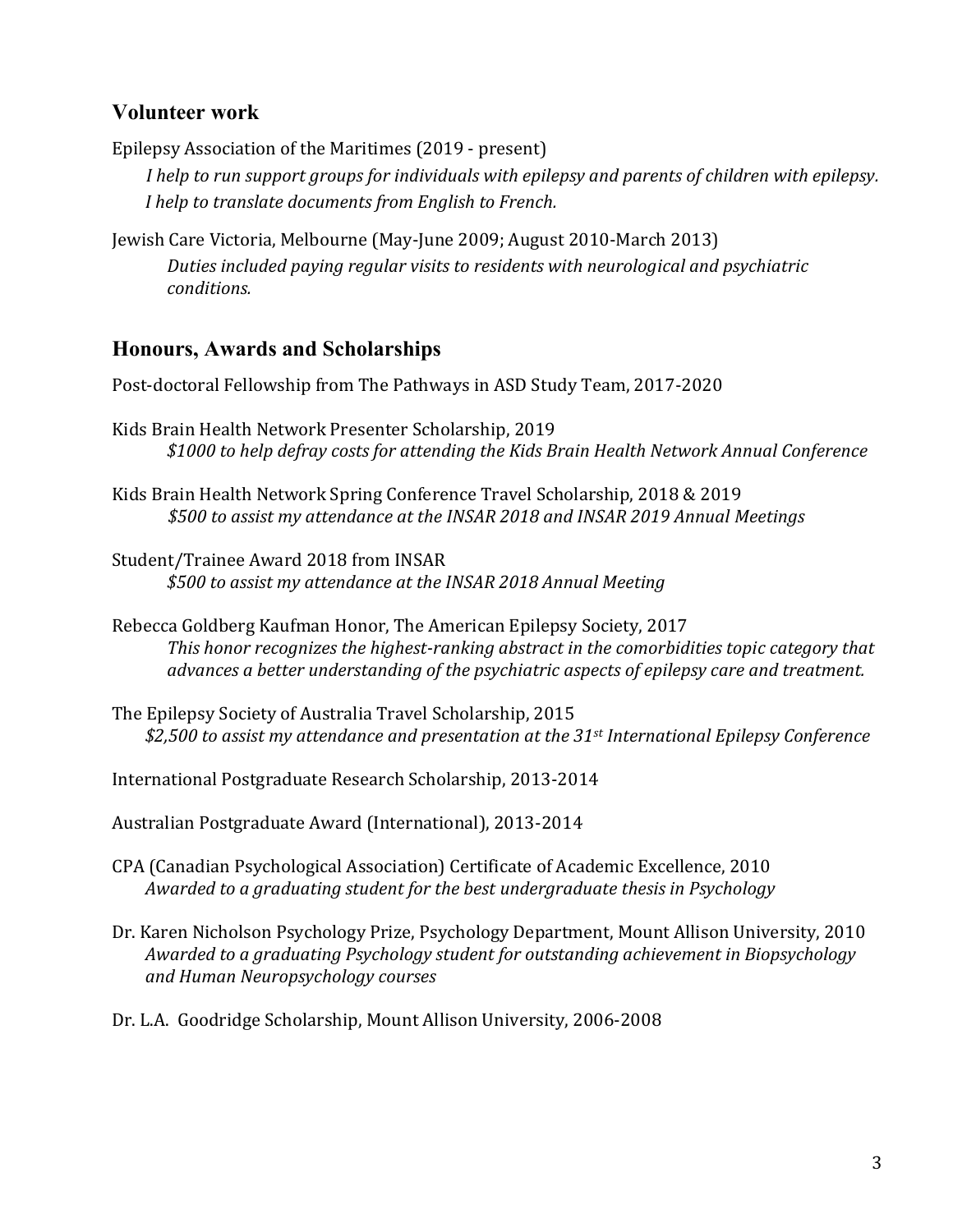## **Peer reviewed journal publications**

- **Richard, A. E.**, Scheffer, I. E., Wilson, S. J. (in preparation). The "epileptic personality" revisited: The Broader Autism Phenotype in people with seizures.
- Beauchamp, M., Rezzonico, S., Bennett, T., Duku, E., Georgiades, S., Kerns, C., Mirenda, P., Smith, I. M., **Richard, A.**, Szatmari, P. (*submitted for review*). The influence of bilingual language exposure on the narrative, social and pragmatic abilities of school-aged children on the autism spectrum.
- Patterson, J. E., Armstrong, V., Duku, E., **Richard, A.**, Franchini, M., Brian, J., Zwaigenbaum, L., Brison, S. E., Sacray, L. R., Roncadin, C., Smith, I. M. (2021). Early trajectories of motor skills in infant siblings of children with autism spectrum disorder. Autism Research, 1-12. https://doi.org/10.1002/aur.2641
- Dempsey, E. E., Moore, C., **Richard, A. E**., Smith I. M. (2020). Moral foundations theory in autism spectrum disorder: A qualitative investigation. Autism. doi: 10.1177/1362361320939331
- **Richard, A. E.**, Scheffer, I. E., Wilson, S. J. (2017). Features of the broader autism phenotype in people with epilepsy support shared mechanisms between epilepsy and autism spectrum disorder. Neuroscience & Biobehavioral Reviews, 75, 203-233. doi: 10.1016/j.neubiorev.2016.12.036
- Azar, R. & **Richard, A.** (2011). Elevated salivary C-reactive protein levels are associated with active and passive smoking in healthy youth: A pilot study. Journal of Inflammation, 8:37, doi:10.1186/1476-9255-8-37

#### **Conference presentations**

#### *Platform*

- Sorenson Duncan, T, **Richard A E**, Smith, I M for The Pathways in ASD Study Team. Majoritylanguage shift in the bilingual household of children with ASD: A cautionary tale for sustained bilingualism. (12th International Symposium on Bilingualism, 2019, Edmonton, Canada)
- **Richard, A E**, Smith, I M, Duku, E, Hayes, M G, Vaillancourt, T, Waddell, C, …, Szatmari, P for The Pathways in ASD Study Team. Predicting attrition in a longitudinal study of children with autism spectrum disorder. (Nova Scotia Developmental Psychology Conference 2018, Halifax, Canada)
- **Richard, A E**, Smith, I M, Duku, E, Hayes, M G, Vaillancourt, T, Waddell, C, …, Szatmari, P and The Pathways in ASD Study Team. Predicting attrition in a longitudinal study of children with autism spectrum disorder. (INSAR 2018, Rotterdam, NL)
- **Richard, A E**, Scheffer, I E, Wilson, S J. Profiling social cognition in people with epilepsy: Evidence for shared mechanisms between epilepsy and autism spectrum disorder. (2nd Annual Social Neuroscience Conference, Brisbane, Australia, 2015)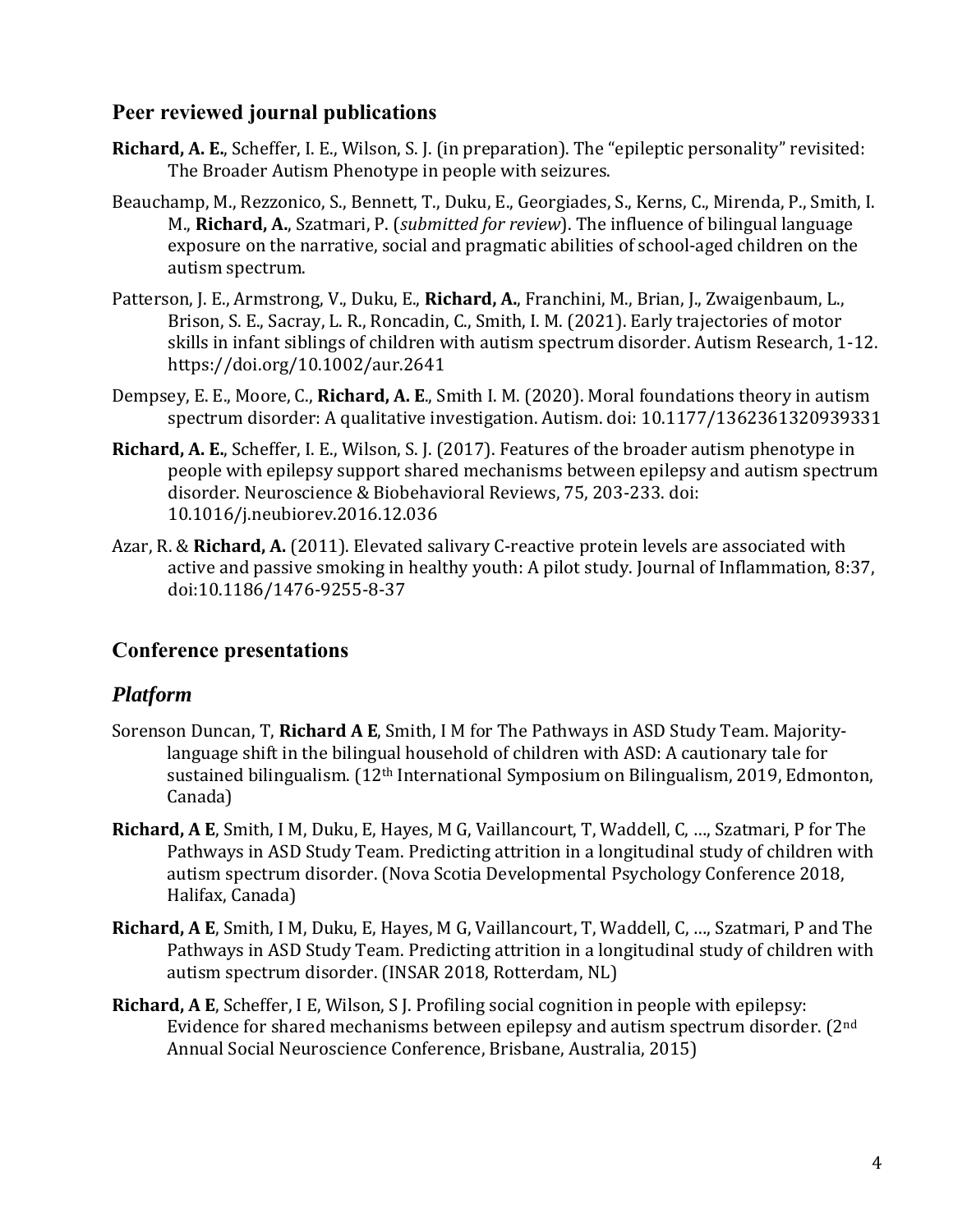#### *Platform & Poster*

- **Richard, A E**, Scheffer, I E, Wilson, S J. Is the Broader Autism Phenotype more frequent in people with seizures? (American Epilepsy Society Annual Meeting 2017, Washington DC, USA)
	- ➢ *Awarded the Rebecca Goldberg Kaufman Honor*

#### *Poster*

- Patterson, J., Duku, E., Armstrong, V., Smith, I., **Richard, A.**, Franchini, M., Bryson, S., Brian, J., Zwaigenbaum, L., Roncadin, C. Early trajectories of motor skills in infant siblings of children with autism spectrum disorder. (International Congress of Infant Studies 2020, virtual)
- Dempsey, E E, Moore, C, **Richard, A E**, Smith, I M. Moral foundations theory in autism spectrum disorder: A qualitative investigation. (INSAR 2020, virtual)
- **Richard, A E,** Scheffer, I E, Wilson, S J. Pragmatic language difficulties in people with epilepsy reflect shared biological mechanisms causing both epilepsy and autism spectrum disorder. (Kids Brain Health Network Annual Conference 2019, Ottawa, Canada)
- **Richard, A E**, Scheffer, I E. Wilson, S J. Expanding the language profile of people with epilepsy: The predominance of pragmatic language difficulties. (American Epilepsy Society Annual Meeting 2019, Baltimore, USA)
- **Richard, A E**, Sorenson Duncan, T, Smith, I M, Bryson, S E, Fombonne, E, Roberts, W, … Zaidman-Zait, A for The Pathways in ASD Study Team. Bilingually exposed children with autism spectrum disorder: Language and socio-communication outcomes. (INSAR 2019, Montreal, Canada)
- **Richard, A E**, Sorenson Duncan, T, Smith, I M, Bryson, S E, Fombonne, E, Roberts, W, …, Zaidman Zait, A for The Pathways in ASD Study Team. Bilingually exposed children with autism spectrum disorder: Language and socio-communication outcomes. (Dalhousie University Department of Pediatrics Trainee Research Day, Halifax, Canada, 2019)
- Green, C C, **Richard, A E**, Wilson, S J, Scheffer, I E. Validation of a broader autism phenotype interview in families of individuals with high-functioning autism spectrum disorder. (INSAR 2018, Rotterdam, ND)
- **Richard, A E**, Scheffer, I E, Wilson, S J. Profiling social cognition in people with epilepsy: Evidence for shared mechanisms between epilepsy and autism spectrum disorder. (31st International Epilepsy Congress, Istanbul, 2015)
	- ➢ *Best Poster Award*
- **Richard, A**, Wilson, S J, Scheffer, I E. Profiling social cognition in people with epilepsy: Evidence for shared mechanisms between epilepsy and autism spectrum disorder. (28th Annual Scientific Meeting of The Epilepsy Society of Australia, Melbourne, 2014)
- Azar, R & **Richard, A**. Active and passive smokers have increased salivary C-reactive protein levels in comparison to non-smoking healthy youth. (Dr. Don Maclellan Research Day, Moncton, Canada, 2010)